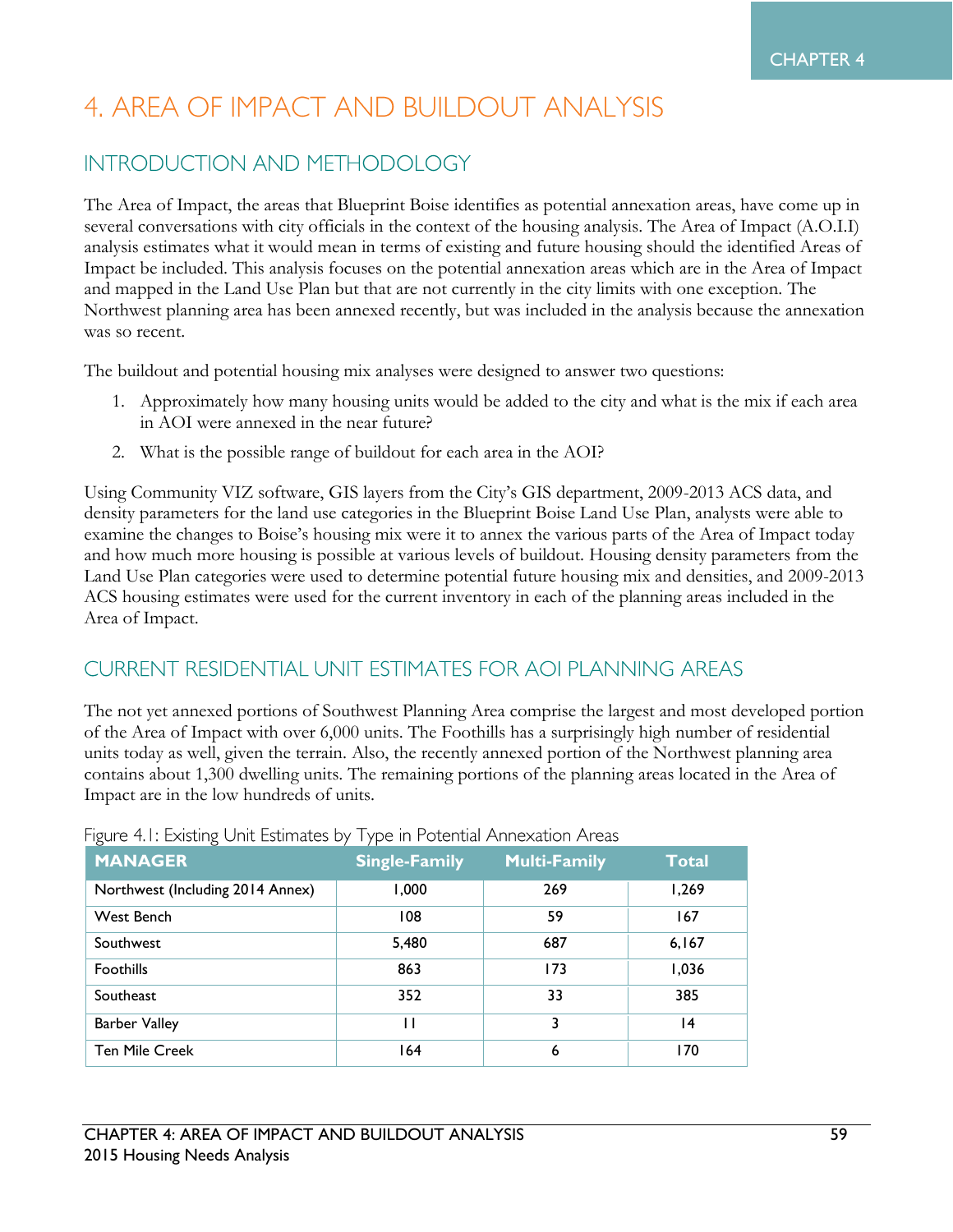# **BUILDOUT MODEL ASSUMPTIONS**

The Area of Impact planning areas were divided into two categories, areas that are mostly undeveloped and labeled "green field" and "developed areas" that are mostly subdivided and developed accordingly. Ten Mile Creek, Southeast, Barber Valley, and the West Bench planned annexation areas are all considered green field and Southwest and Foothills annexation area and the recently annexed Northwest planning area are all mostly subdivided and are considered "developed areas". The model treated green field annexation areas the same since there was not a significant existing base of development in these areas.

The following density assumptions and housing type splits were used to calculate the potential number of single family and multi-family units at buildout. These assumptions are drawn from Blueprint Boise and conversations with the planning department.

| <b>MANAGER</b>           | <b>Housing Split/Use</b>                                                                                             | <b>Minimum</b><br><b>Density/Acre</b> | <b>Maximum</b><br><b>Density/Acre</b> |
|--------------------------|----------------------------------------------------------------------------------------------------------------------|---------------------------------------|---------------------------------------|
| <b>High Density</b>      | Multi-family                                                                                                         | 269                                   | 1,269                                 |
| Compact                  | 30 percent single-family/70 percent multi-family for<br>low scenario, 100 percent multi-family for high<br>scenarior | 59                                    | 167                                   |
| Suburban                 | Single-family                                                                                                        | 687                                   | 6,167                                 |
| Large Lot                | Single-family                                                                                                        | 173                                   | 1,036                                 |
| <b>Mixed Use</b>         | Multi-family                                                                                                         | 33                                    | 385                                   |
| <b>Planned Community</b> | 8 units per acre for Ten Mile Creek - 50 percent split between single-family and multi-family                        |                                       |                                       |
| <b>Buildable</b>         | 164                                                                                                                  |                                       | Unit/40 Acres                         |
| Slope Protection         |                                                                                                                      |                                       | Unit/40 Acres                         |

|  | Figure 4.2: Density and Housing Split Assumptions |  |  |  |
|--|---------------------------------------------------|--|--|--|
|  |                                                   |  |  |  |

# **GREENFIELD BUILDOUT**

The Ten Mile Creek, Southeast, Barber Valley and West Bench annexation areas are composed of predominantly unbuilt and un-subdivided land. Currently there are less than 800 estimated units in these areas combined and over 5,000 acres combined. Because of the relative lack of development this analysis applies minimum and maximum densities from Blueprint Boise to calculate total number of units at buildout.

Under the high development scenario, over 21,000 units could be developed in these areas at a split of 72 percent single family and 28 percent multi-family, which is a lower proportion of single family housing than currently exists in the city. This is includes the 50/50 single family and multi-family split in Ten Mile Creek which is forecasted for up 8 dwelling units per acre. The majority of this development is likely to occur in the Ten Mile Creek are, and in the areas with a "planned community" land use category in the Southeast annexation area. Where the 2,300 acres of planned community area in the Southeast is developed at four units per acre as called for in Blueprint Boise, the result would be 9,000 single family dwellings.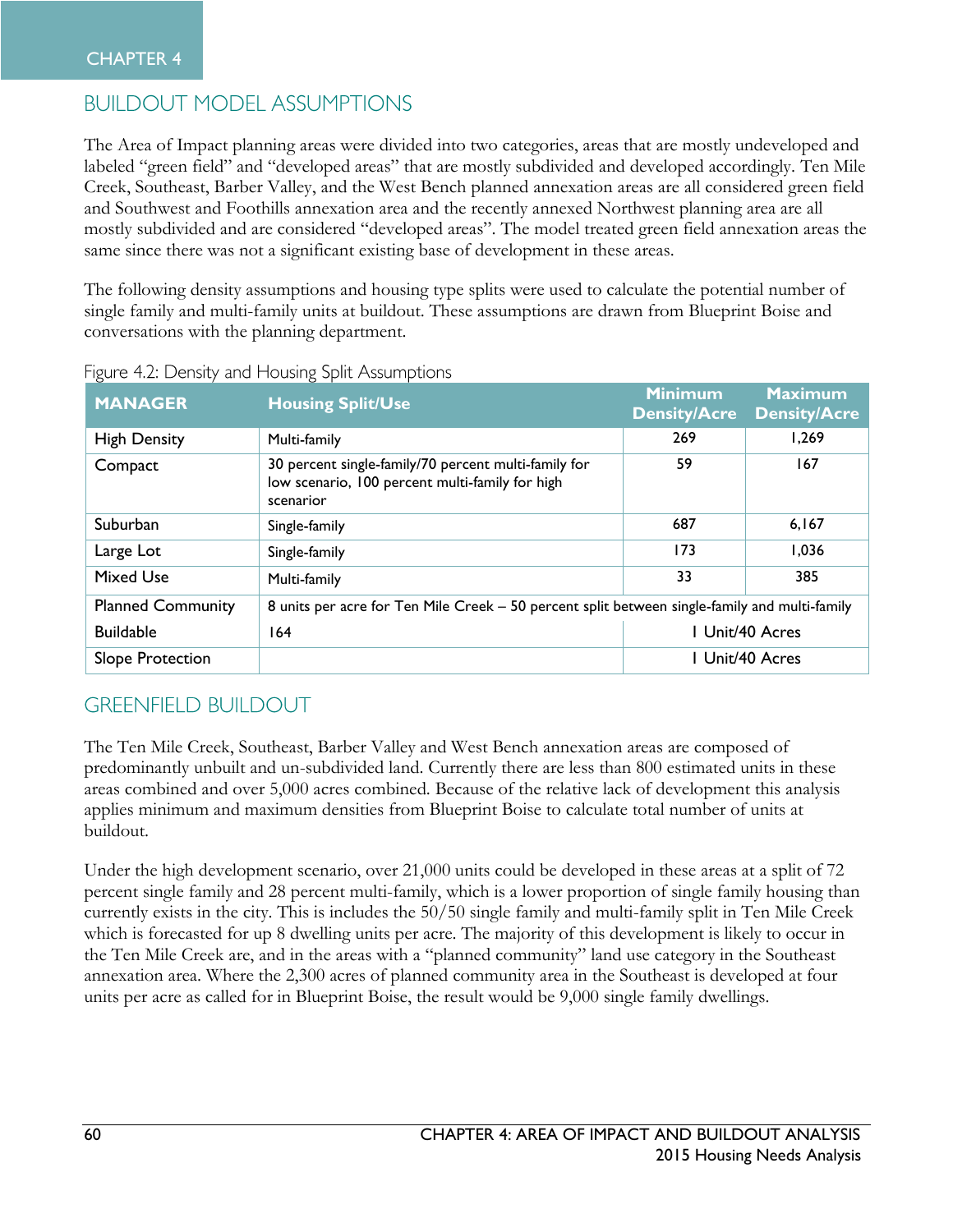Figure 4.3: Existing Development in Greenfield Annexation Area

| <b>MANAGER</b>        | <b>Single-Family</b> | <b>Multi-Family</b> | <b>Total</b> |
|-----------------------|----------------------|---------------------|--------------|
| <b>Ten Mile Creek</b> | 164                  |                     | 170          |
| Southeast             | 352                  | 33                  | 385          |
| <b>Barber Valley</b>  |                      |                     | ۱4           |
| West Bench            | 108                  | 59                  | 167          |

Figure 4.4: High and Low Buildout Scenarios for Greenfield Development Areas

|                               | Single-<br><b>Family</b> | <b>Multi-</b><br><b>Family</b> | <b>Total</b> | Single-<br><b>Family %</b> | <b>Multi-</b><br><b>Family %</b> |
|-------------------------------|--------------------------|--------------------------------|--------------|----------------------------|----------------------------------|
| <b>High Buildout Scenario</b> |                          |                                |              |                            |                                  |
| <b>Ten Mile Creek</b>         | 5,730                    | 5,730                          | 11,460       | 50%                        | 50%                              |
| Southeast                     | 9,189                    |                                | 9,189        | 100%                       | 0%                               |
| <b>Barber Valley</b>          | 611                      |                                | 611          | 100%                       | 0%                               |
| West Bench                    | 231                      | 298                            | 529          | 44%                        | 56%                              |
| Total                         | 15,761                   | 6,028                          | 21,789       | 72%                        | 28%                              |
| <b>Low Buildout Scenario</b>  |                          |                                |              |                            |                                  |
| <b>Ten Mile Creek</b>         | 5,730                    | 5,730                          | 11,460       | 50%                        | 50%                              |
| Southeast                     | 9,189                    |                                | 9,189        | 100%                       | 0%                               |
| <b>Barber Valley</b>          | 342                      |                                | 342          | 100%                       | 0%                               |
| West Bench                    | 2                        | 99                             | 220          | 55%                        | 45%                              |
| Total                         | 15,382                   | 5,829                          | 21,212       | 73%                        | 27%                              |

## NORTHWEST BUILDOUT

The Northwest annexation area includes 600 acres recently annexed by the city. There are over 1,200 housing units in the Northwest Annexation area, 79 percent of which are single-family homes.

Figure 4.5: Existing Unit Counts in Recently Annexed Area, and Remaining Areas in Northwest AOI

|                                        | Total | <b>Single-Family</b><br><b>Detached</b> | %   | <b>Multi-</b><br><b>Family</b> | %   |
|----------------------------------------|-------|-----------------------------------------|-----|--------------------------------|-----|
| 2014 Northwest Annexation Area         | 935   | 75 I                                    | 80% | 184                            | 20% |
| Remainder of Northwest Annexation area | 334   | 249                                     | 75% | 85                             | 25% |
| <b>Combined Northwest</b>              | 1,269 | 000، ا                                  | 79% | 269                            | 21% |

The Northwest annexation area is primarily composed of subdivided built out property, with small areas of infill development. The subdivided land base and fragmented ownership means that without comprehensive redevelopment of significant portions of the planning area, the full buildout will not be much higher than what exists today and infill will be slow and incremental. To remain consistent with the rest of the buildout analysis, Blueprint Boise density parameters were also applied. If redevelopment of the area occurs according to Blueprint Boise there would be between 4,000 and 10,000 additional units. Under the low scenario 35 percent of these units will be single family and 65 percent will be multi-family units, this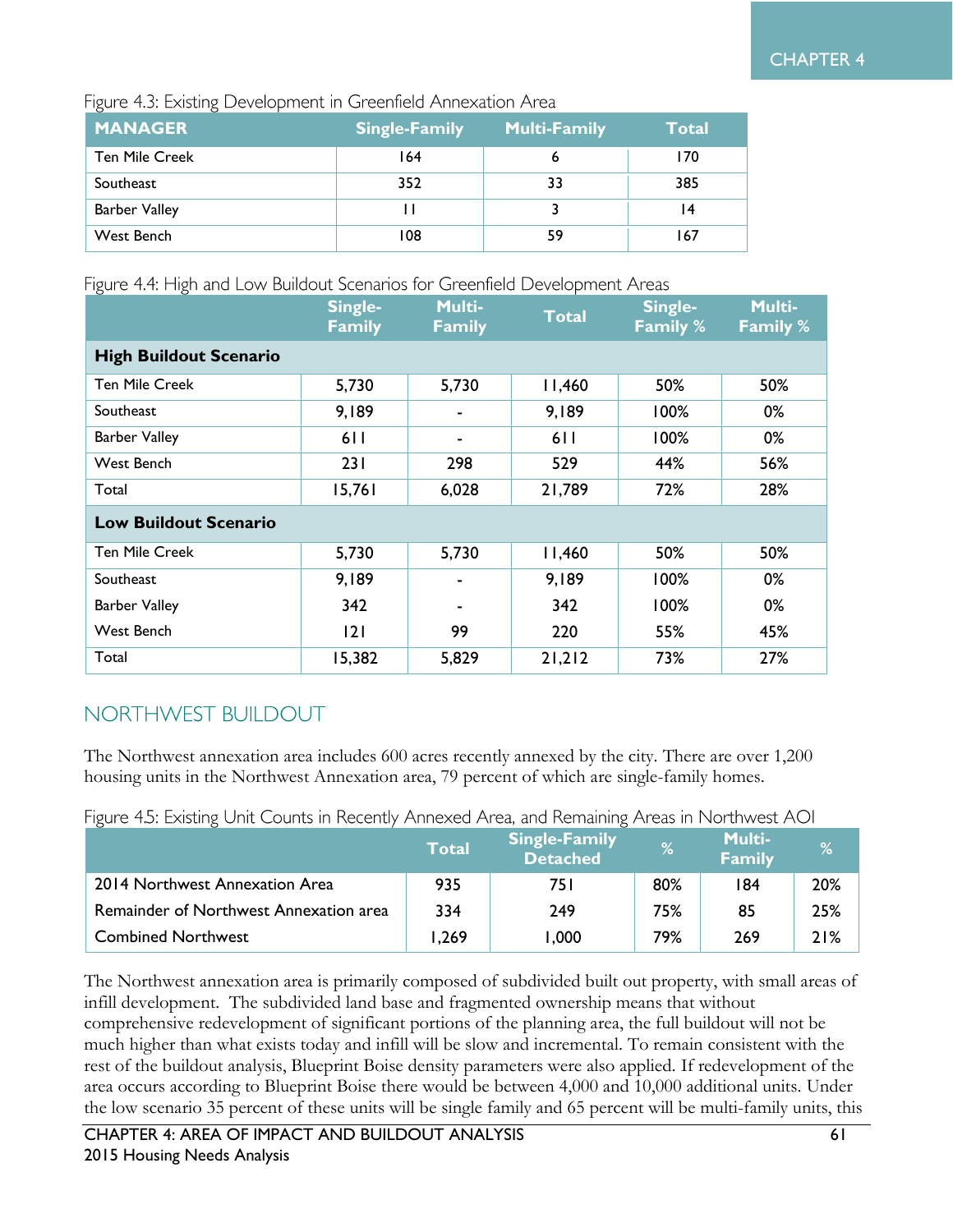#### CHAPTER 4

is due to a large portion of the planning area currently designated as compact, and mixed use. Under the high scenario only 12 percent of redeveloped units will be single family units.

|               | <b>Count</b> | Percentage |
|---------------|--------------|------------|
| Low Scenario  |              |            |
| Single Family | 1,392        | 35%        |
| Multi-family  | 2,636        | 65%        |
| High Scenario |              |            |
| Single Family | 1,150        | 12%        |
| Multi-family  | 8,843        | 88%        |

Figure 4.6: High and Low Development Scenario for Northwest Annex

#### **FOOTHILLS BUILDOUT**

Annexing the remainder of the foothills planning area is unlikely to significantly impact housing mixture in Boise or substantially increase the residential inventory. The majority of the land in the Foothills annexation area is developed or carries the "slope protection" land use category where density is limited to one unit per 40 acres. Currently there are over one thousand units, the majority of which are single family. At buildout, total units will increase by less than 200 units for a total potential of 1,200 units. Under this model, 86 percent of this buildout will be single family.

Figure 4.7: Foothills Annexation Area Buildout

|                                                       | Count | Percentage |
|-------------------------------------------------------|-------|------------|
| <b>Existing Units (Total)</b>                         | 1,036 |            |
| Single Family                                         | 863   | 83%        |
| Multi-family                                          | 173   | 17%        |
| Potential New Single Family Units 1 unit per 40 Acres | 181   |            |
| <b>Total Units at Buildout</b>                        | 1,217 |            |
| Single Family                                         | 1,044 | 86%        |
| Multi-family                                          | 173   | 14%        |

### SOUTHWEST BUILDOUT

The Southwest annexation area has a large base of existing subdivisions which are largely built out. To account for these existingdensities and development patterns, three scenarios are presented to show potential impacts of annexing over 7,000 acres of land. A high and low scenario equate to potential buildout established by the land use category designations in Blueprint Boise (high) and a "business as usual" build out that applies existing densities of subdivided land to the remainder of not yet subdivided land in the planning area (low).

Currently there are just over 6,000 units on nearly 5,000 subdivided acres which translates to an average density of 1.23 units per acre, on existing subdivided land. If "business as usual" development pattern continues the remaining 2,000 acres of not yet subdivided land would yield an additional 2,600 units. Assuming the existing ratio of 89 percent single-family homes continues, Boise could incorporate an